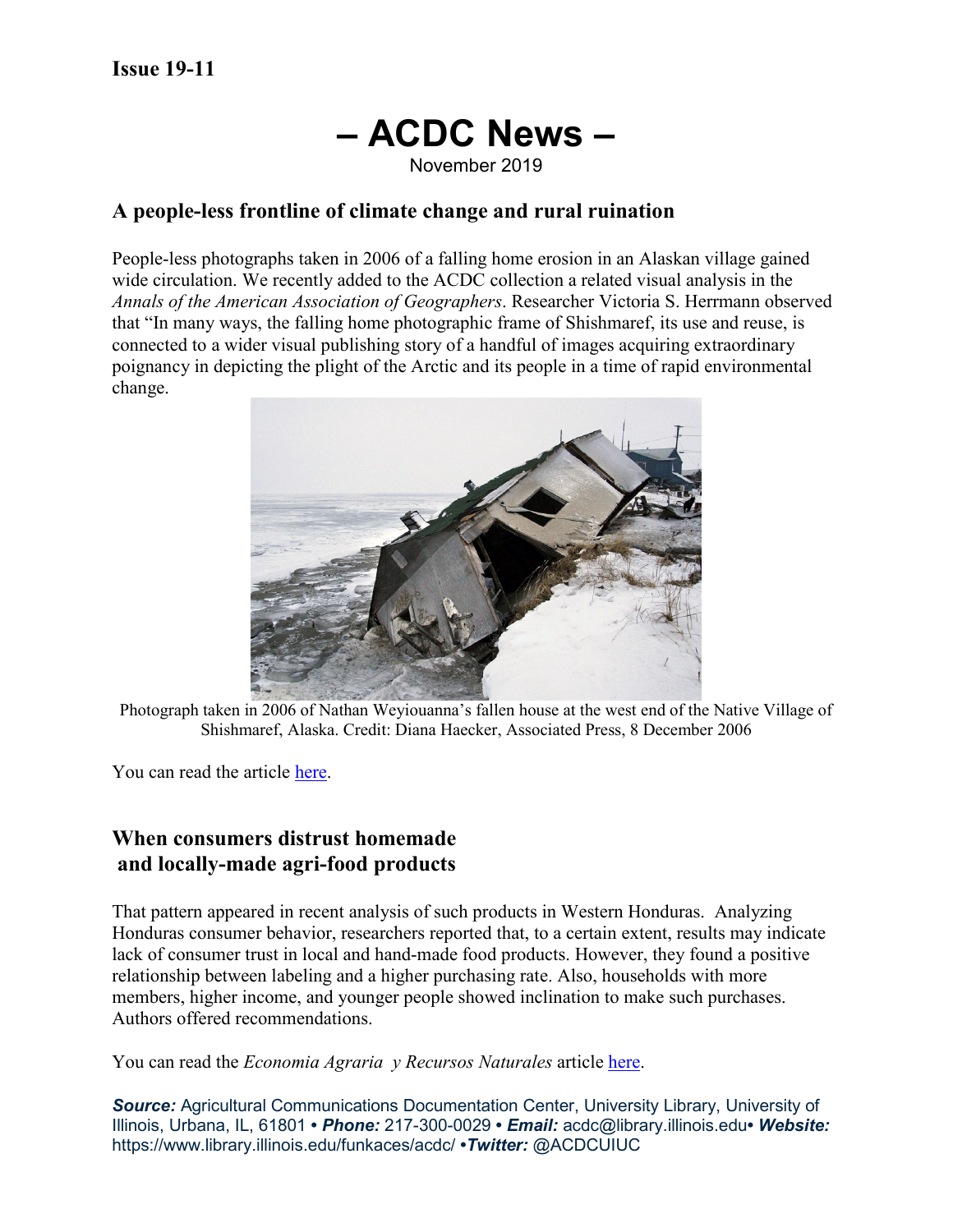# **Update on rural-urban differences in smartphone and home broadband ownership in the U.S.**

These comparisons appeared in a national telephone survey by the Pew Research Center among 1,502 U.S. adults during early 2019:

|                               | Urban | Suburban | Rural           |
|-------------------------------|-------|----------|-----------------|
| Have home broadband           | 75%   | 79%      | 63%             |
| Have or own a smartphone      | 83%   | 83%      | 71\%            |
| Have or own a smartphone only | 17%   | 13%      | 20 <sup>%</sup> |

You can read a summary report of the survey results [here.](https://www.pewinternet.org/2019/06/13/mobile-technology-and-home-broadband-2019/)

# **He tracks "most interesting reporting" on food and the environment**

The Center for Investigative Reporting posts a blog to help do that. In it, senior reporter Tom Knudson lists what he considers "the most interesting recent reporting about climate." He is the recipient of two Pulitzer Prizes and a 2004 award for global environmental reporting from Reuters and the International Union for Conservation of Nature.

You can read the blog [here](https://www.revealnews.org/blog/lifelines-a-guide-to-the-best-reads-on-climate-change-and-food/)

## **An early view of computer use for agriculture in Canada**

A 1965 article published in the Canadian periodical, *Junior Farmer and 4-H Quarterly*, offered a glimpse of early uses of the "electronic computer" in agriculture. It pointed to three distinct applications, "each of equal importance:"

- Statistical analysis of research data
- Decision making with recommendations
- Routine summarization of facts and the preparation of reports, costs, etc.

The closing thought in the article: "Let us in agriculture put the computer to use for the benefit of all."

You can [read this piece](http://www.farms.com/reflections-on-farm-and-food-history/historical-articles-archive/the-application-of-computers-to-agriculture) of agricultural information history in the online "Reflections on farm and food history" collection of Farms.com, Guelph, Ontario, Canada.